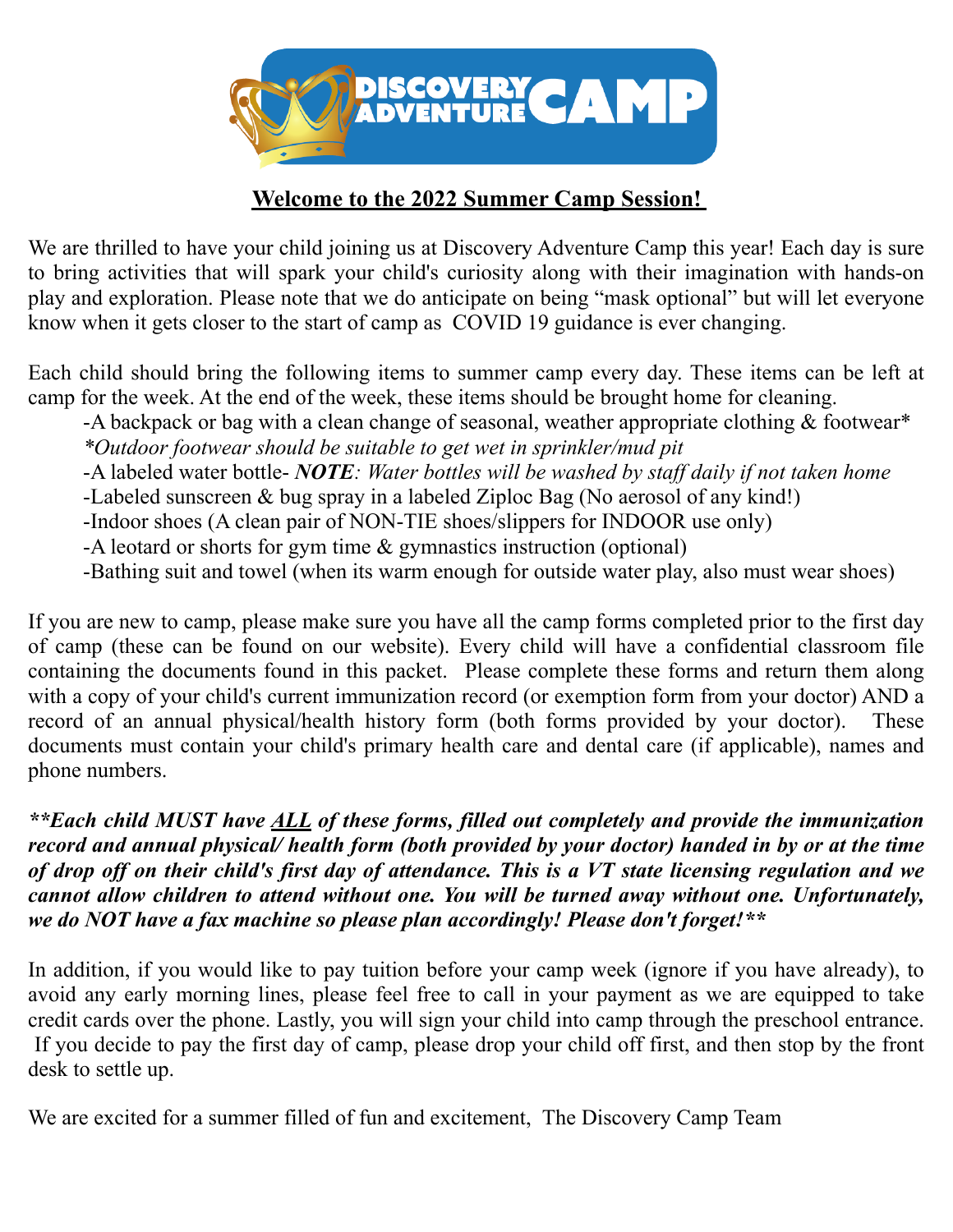

# **ADMISSION FORM**

|                                                                 | HOME PHONE: CELL PHONE: CELL PHONE:                                                                                                                                                                                                                                                                                                                                                                                                                                             |  |
|-----------------------------------------------------------------|---------------------------------------------------------------------------------------------------------------------------------------------------------------------------------------------------------------------------------------------------------------------------------------------------------------------------------------------------------------------------------------------------------------------------------------------------------------------------------|--|
|                                                                 | EMPLOYER: WORK PHONE:                                                                                                                                                                                                                                                                                                                                                                                                                                                           |  |
|                                                                 |                                                                                                                                                                                                                                                                                                                                                                                                                                                                                 |  |
|                                                                 |                                                                                                                                                                                                                                                                                                                                                                                                                                                                                 |  |
|                                                                 |                                                                                                                                                                                                                                                                                                                                                                                                                                                                                 |  |
|                                                                 | HOME PHONE: CELL PHONE: CELL PHONE:                                                                                                                                                                                                                                                                                                                                                                                                                                             |  |
|                                                                 |                                                                                                                                                                                                                                                                                                                                                                                                                                                                                 |  |
|                                                                 |                                                                                                                                                                                                                                                                                                                                                                                                                                                                                 |  |
|                                                                 | ALLERGIES / MEDICAL CONCERNS / IEP'S - (MUST BE APPROVED BY THE PROGRAM DIRECTOR TO                                                                                                                                                                                                                                                                                                                                                                                             |  |
|                                                                 | MAKE SURE THAT WE HAVE THE APPROPRIATE STAFFING AND/OR THE ABILITIES TO MAKE THE                                                                                                                                                                                                                                                                                                                                                                                                |  |
| NECESSARY ACCOMMODATIONS BEFORE THE CHILD'S START DATE):        |                                                                                                                                                                                                                                                                                                                                                                                                                                                                                 |  |
|                                                                 |                                                                                                                                                                                                                                                                                                                                                                                                                                                                                 |  |
|                                                                 |                                                                                                                                                                                                                                                                                                                                                                                                                                                                                 |  |
|                                                                 |                                                                                                                                                                                                                                                                                                                                                                                                                                                                                 |  |
|                                                                 |                                                                                                                                                                                                                                                                                                                                                                                                                                                                                 |  |
|                                                                 |                                                                                                                                                                                                                                                                                                                                                                                                                                                                                 |  |
| <b>FOR OFFICE USE ONLY, PLEASE DO NOT WRITE BELOW THIS LINE</b> |                                                                                                                                                                                                                                                                                                                                                                                                                                                                                 |  |
| <b>ENROLLMENT FEE RECEIVED:</b>                                 |                                                                                                                                                                                                                                                                                                                                                                                                                                                                                 |  |
|                                                                 | $CASH$ CHARGE CHECK $#$ DATE:                                                                                                                                                                                                                                                                                                                                                                                                                                                   |  |
|                                                                 | $\emph{ENROLLMENT START DATE:}\footnotesize\hspace{2.0cm} \normalsize \hspace{2.0cm} \normalsize \hspace{2.0cm} \normalsize \hspace{2.0cm} \normalsize \hspace{2.0cm} \normalsize \hspace{2.0cm} \normalsize \hspace{2.0cm} \normalsize \hspace{2.0cm} \normalsize \hspace{2.0cm} \normalsize \hspace{2.0cm} \normalsize \hspace{2.0cm} \normalsize \hspace{2.0cm} \normalsize \hspace{2.0cm} \normalsize \hspace{2.0cm} \normalsize \hspace{2.0cm} \normalsize \hspace{2.0cm}$ |  |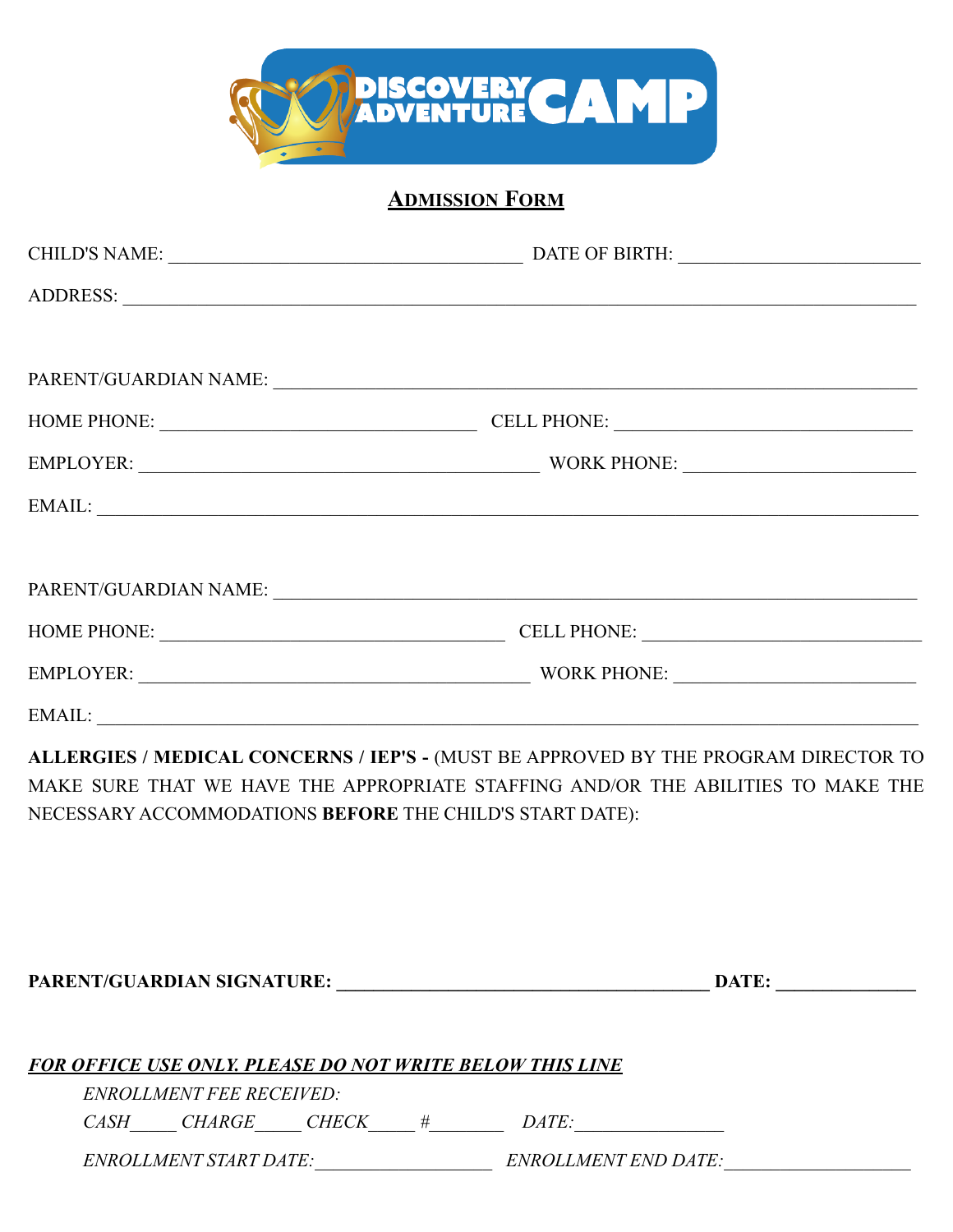

## **EMERGENCY CONTACT INFORMATION**

|                                               | ADDRESS: New York Contract the Contract of the Contract of the Contract of the Contract of the Contract of the Contract of the Contract of the Contract of the Contract of the Contract of the Contract of the Contract of the |
|-----------------------------------------------|--------------------------------------------------------------------------------------------------------------------------------------------------------------------------------------------------------------------------------|
|                                               | ALLERGIES/HEALTH CONCERNS: University of the contract of the contract of the contract of the contract of the contract of the contract of the contract of the contract of the contract of the contract of the contract of the c |
| <b>INSTRUCTIONS TO REACH PARENT/GUARDIAN:</b> |                                                                                                                                                                                                                                |
|                                               | NAME: NAME: NAME:                                                                                                                                                                                                              |
|                                               |                                                                                                                                                                                                                                |
|                                               | PHONE NUMBER: PHONE NUMBER:                                                                                                                                                                                                    |
| PEDIATRICIAN:                                 | <b>DENTIST:</b>                                                                                                                                                                                                                |
|                                               | NAME: NAME:                                                                                                                                                                                                                    |
|                                               |                                                                                                                                                                                                                                |
|                                               |                                                                                                                                                                                                                                |
|                                               | EMERGENCY CONTACT INFORMATION (TWO NON-PARENT/GUARDIANS):                                                                                                                                                                      |
|                                               | NAME: NAME:                                                                                                                                                                                                                    |
|                                               |                                                                                                                                                                                                                                |
|                                               | PHONE NUMBER: PHONE NUMBER:                                                                                                                                                                                                    |
|                                               | <b>MEDICAL EMERGENCY TREATMENT</b><br>I HEREBY GIVE THE BALANCING ACT ENRICHMENT CENTER PERMISSION TO ADMINISTER BASIC FIRST AID AND/OR CPR TO                                                                                 |
|                                               | WHEN I CANNOT BE REACHED OR WHEN DELAY WOULD BE DANGEROUS TO MY CHILD'S HEALTH.                                                                                                                                                |
| PARENT/GUARDIAN SIGNATURE:                    | $\blacksquare$ $\blacksquare$ $\blacksquare$ $\blacksquare$ $\blacksquare$ $\blacksquare$                                                                                                                                      |
|                                               | <b>INSURANCE INFORMATION</b><br>COMPANY NAME:                                                                                                                                                                                  |
| <b>POLICY NUMBER:</b>                         | <b>OTHER SPECIAL INSTRUCTIONS:</b>                                                                                                                                                                                             |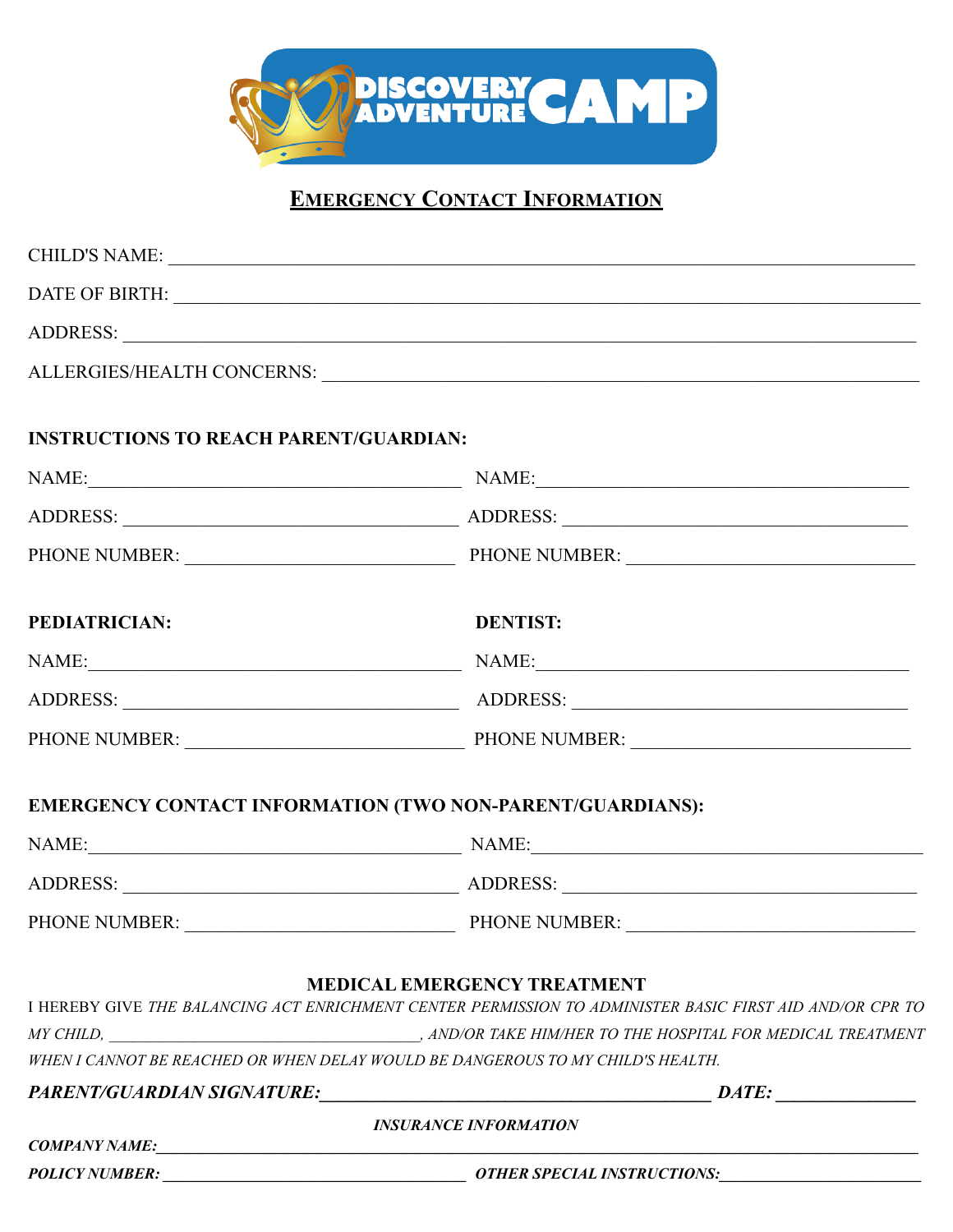

### **CHILD PICK UP/RELEASE FORM**

AS PARENT/GUARDIAN OF :

### I GIVE THE BALANCING ACT ENRICHMENT CENTER PERMISSION TO RELEASE MY CHILD ONLY TO THE FOLLOWING PEOPLE:

**NAME** 

**RELATIONSHIP TO CHILD** 

IS THERE ANYONE WHOM WE SHOULD BE AWARE OF THAT, UNDER ANY CIRCUMSTANCES, SHOULD **NOT BE PERMITTED TO PICK UP YOUR CHILD?** 

**ALL PARENTS OR GUARDIANS MUST SIGN:** 

**PARENT/GUARDIAN SIGNATURE:** DATE: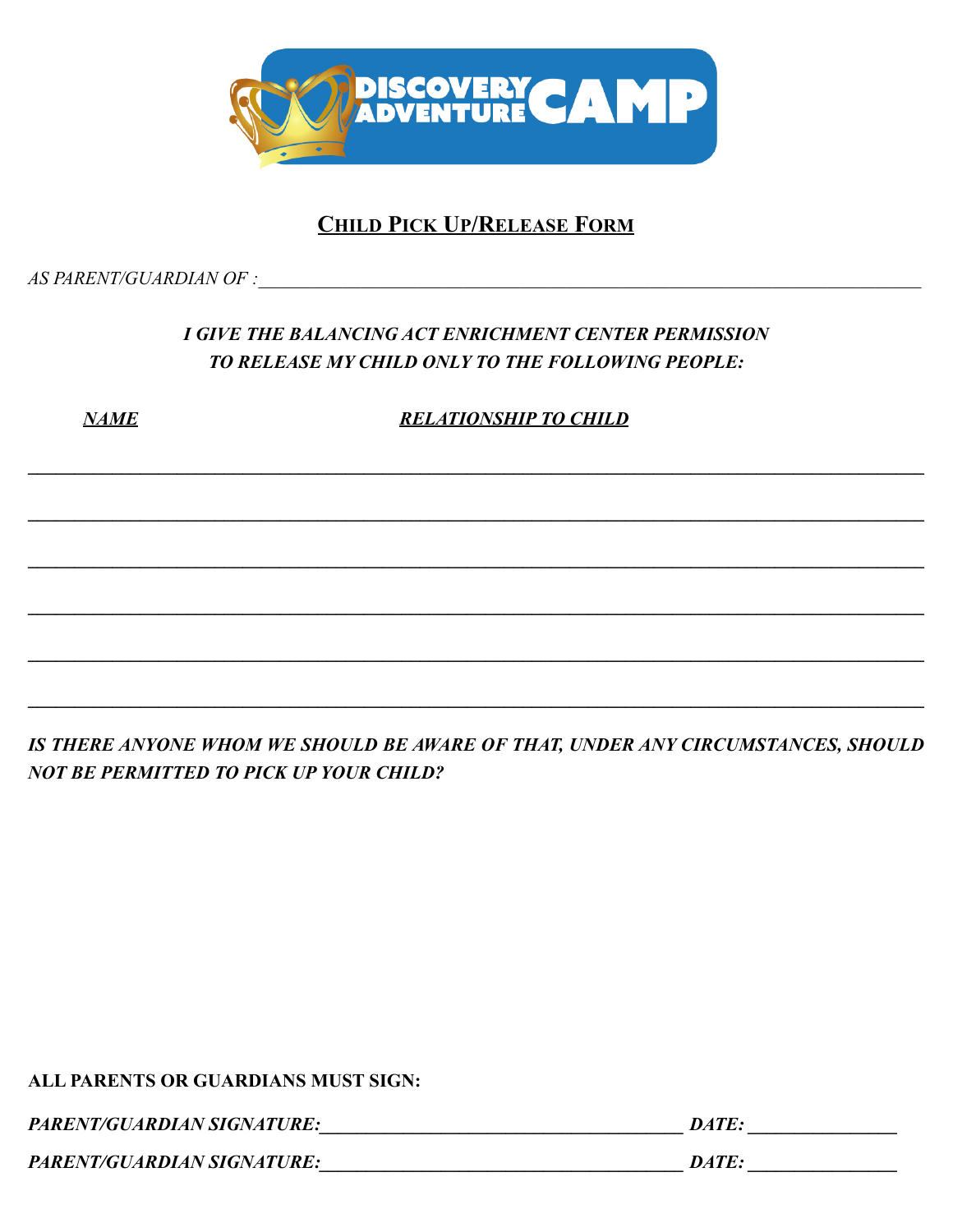#### REGAL GYMNASTICS ACADEMY – 2 CORPORATE DRIVE, ESSEX, VT PHONE: (802) 655-3300 WWW.REGALGYM.COM

#### **FACILITY USE WAIVER**

| PARENT/GUARDIAN NAME:                                                                                                                      |                       |                 |  |
|--------------------------------------------------------------------------------------------------------------------------------------------|-----------------------|-----------------|--|
| <b>1. CHILD'S NAME:</b>                                                                                                                    | <b>DATE OF BIRTH:</b> |                 |  |
| 2. CHILD'S NAME:                                                                                                                           | <b>DATE OF BIRTH:</b> |                 |  |
|                                                                                                                                            |                       |                 |  |
| <b>HEALTH INSURANCE CARRIER:</b>                                                                                                           |                       |                 |  |
| TELEPHONE # TO REACH ME AT DURING GYMNASTICS CLASSES:                                                                                      |                       |                 |  |
| HOME ADDRESS: <u>_____________________________</u>                                                                                         | CITY:                 | $\mathbf{ZIP:}$ |  |
|                                                                                                                                            |                       |                 |  |
| <b>ER CONTACT:</b><br><u> Alexandria de la contrada de la contrada de la contrada de la contrada de la contrada de la contrada de la c</u> | <b>PHONE NUMBER:</b>  |                 |  |
|                                                                                                                                            |                       |                 |  |

#### **PLEASE READ CAREFULLY AND SIGN AT THE BOTTOM:**

In consideration of allowing the above named child(ren) to participate in Regal Gymnastics activities and training programs, the undersigned, being the legal and acting guardian of child(ren), acting for themselves and on behalf of the participant, release and hold harmless Regal Gymnastics Academy, LLC a Vermont Limited Liability Corporation, its owners, officers, employees, and agents from any and all liability, claims, demands, and causes of action whatsoever, arising out of related to any loss, damage, injury, including death, that may be sustained by the participant and/or the undersigned, while in or upon the premises upon which Regal Gymnastics Academy is conducted, or any premises under the control and supervision of Regal Gymnastics, its owners, officers, employees, or agents or in route to or from any of said premises.

#### **Assumption of Risk:**

Participation in physical activities can involve motion, rotation, and height in a unique environment and as such carries with it a certain assumption of risk. The undersigned and the participant choose to voluntarily enter upon said premises under the control of said limited liability corporation, knowing their present condition and knowing that said condition may become more hazardous and dangerous during the time the participant or the undersigned is upon said premises. The undersigned and the participant voluntarily assume any and all risks of loss, damage, or injury that may be sustained by the participant and/or the undersigned or any property owner by them while on or upon said premises described above. The corporation may but shall not be obliged to carry insurance on the participant, and the existence of insurance shall not change, alter, or increase the liability of the corporation to the participant and the undersigned or affect the terms of this release.

#### **In signing this release, the undersigned acknowledges:**

- 1. a) That he/she has read thoroughly and understands completely, the terms of Registration and Release and signs voluntarily.
- 2. b) That the undersigned signing as Legal Guardian is, in fact, the true and legal guardian and has the consent of the participant or is over the age of eighteen years and is signing for self as participant.

The undersigned gives permission for Regal Gymnastics Academy, LLC, owners, officers, employees and/or agents to seek emergency medical treatment for the student in the event they are unable to reach any parent or guardian. The undersigned also agrees that they themselves will be responsible for any financial debt incurred by said action.

| <b>Parent/Guardian Signature:</b>                | Date: |  |
|--------------------------------------------------|-------|--|
|                                                  |       |  |
| Participant Signature (if over 18 years of age): | Date: |  |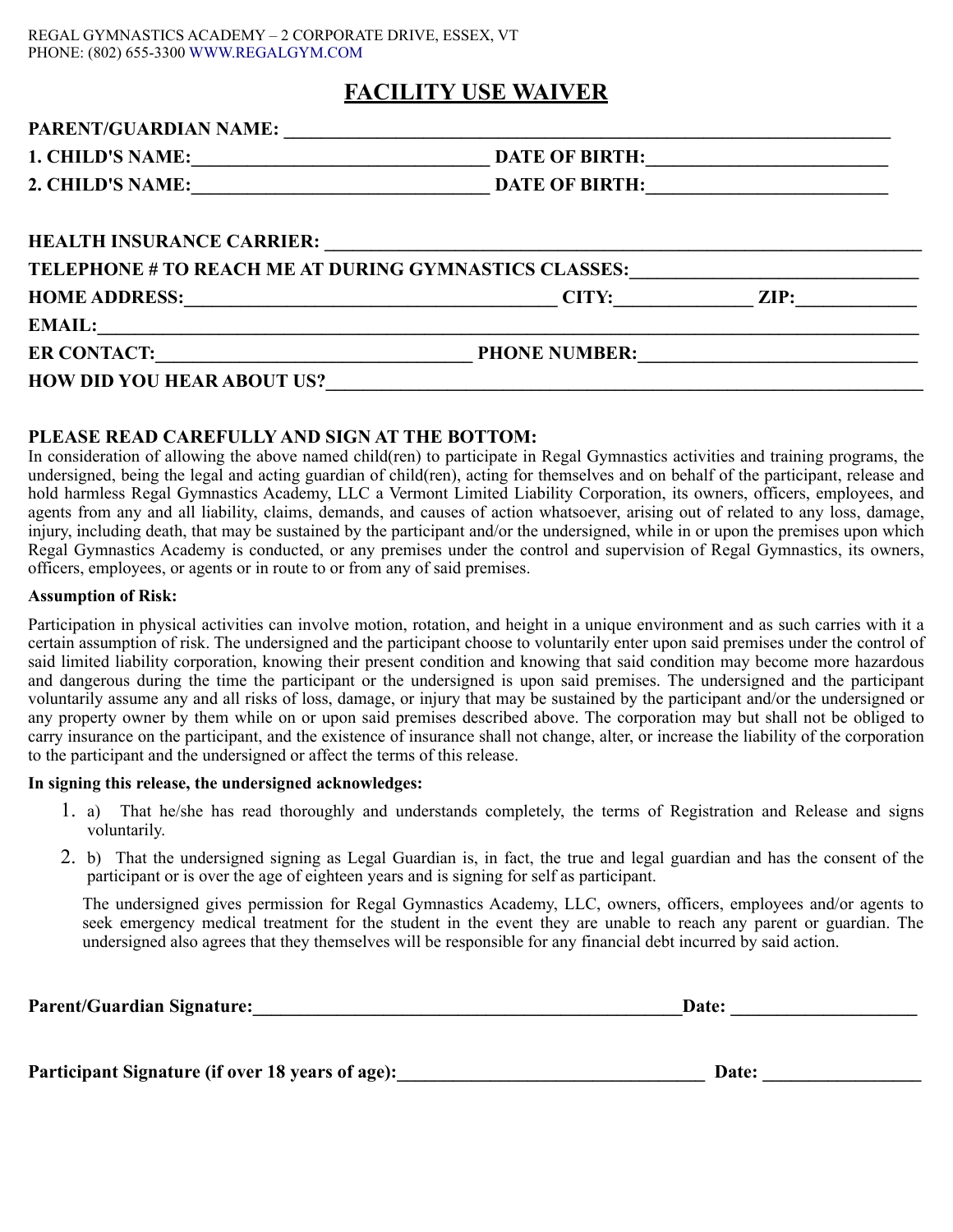

#### **PERMISSION FORM / ACKNOWLEDGMENT OF HANDBOOK AGREEMENT**

Child's Name:

As an important part of our program, we like to take our students on walking trips around the grounds. We have beautiful nature trails and wooded property just waiting to be explored! The purpose of such walks is varied and provides valuable hands-on learning experiences for our young learners. In order to allow flexibility for these natural activities, we ask permission for your child to participate in such walks throughout the summer. As the parent/guardian of the above listed child, I have checked all the applicable information:

I give permission for my child to participate in nature walks for the 2022 summer camp session.

I give permission for the staff to apply sunscreen to him/her while playing outside.

\_\_\_\_I have provided sunscreen for my child's use

I give permission for the staff to apply bug spray to him/her before playing outside/going into the woods.

\_\_\_\_I have provided bug spray for my child's use

I give permission for the staff to photograph my child for:

Display in the classroom/Use in promotional materials

Use on The Balancing Act's Facebook Page (No Names)

I give permission for my child to participate in supervised wade pools/sprinkler activities for the 2021 session.

I have read & understood The Balancing Act Enrichment Center Handbook and agree to the policies within it.

Parent/Guardian Signature: **Example 2018** 2014 2015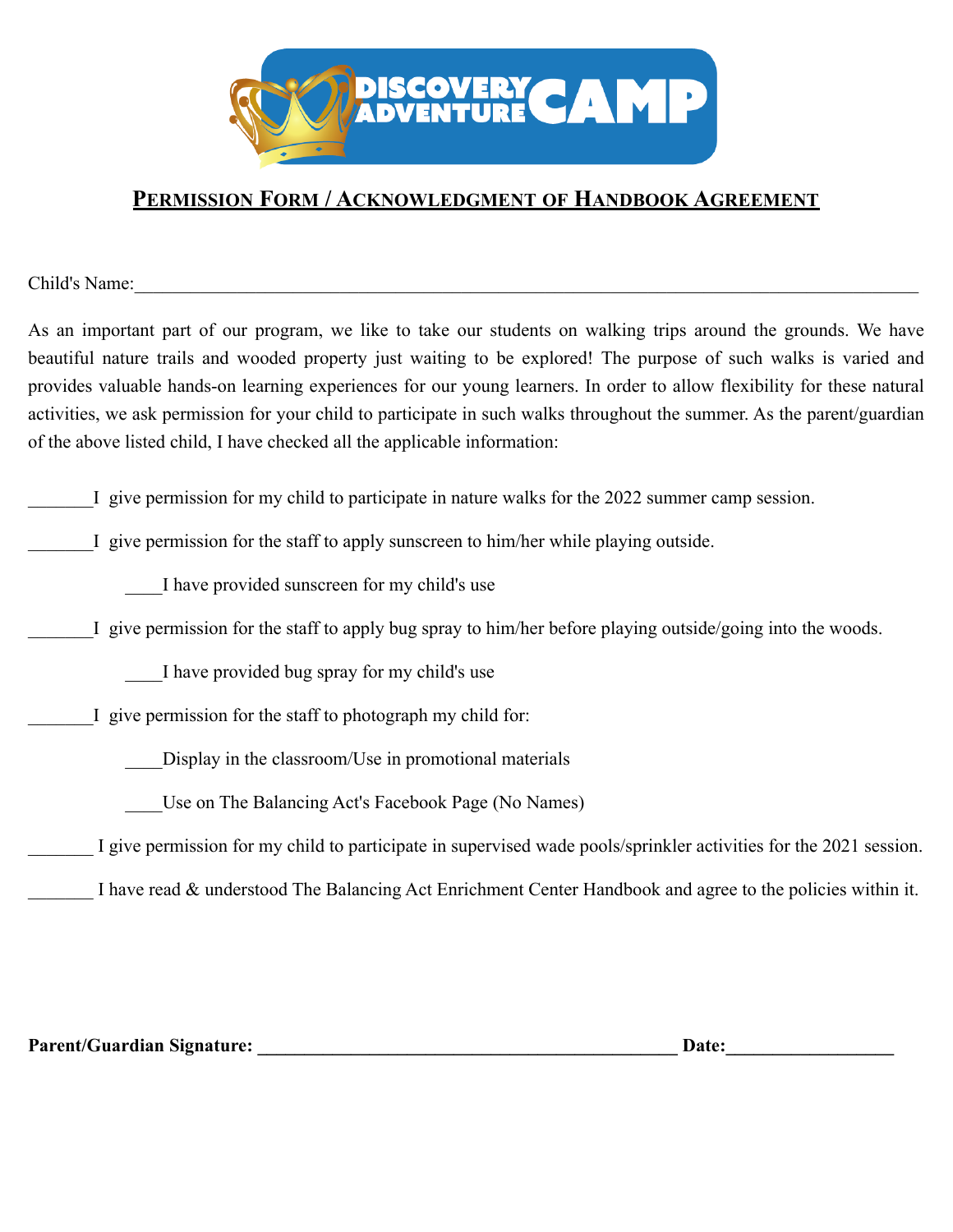

**TELL US ABOUT YOUR CHILD**

LIST 5 WORDS THAT YOU WOULD USE TO DESCRIBE YOUR CHILD...

HAS YOUR CHILD EVER BEEN IN PRESCHOOL, CAMP OR CHILDCARE SETTING BEFORE?

PLEASE DESCRIBE HIS/HER EXPERIENCES...

TELL US ABOUT CHILD'S INTEREST/FEARS...

DOES YOUR CHILD HAVE SIBLINGS? PETS?

WHAT ARE SOME OF THE THINGS YOU ENJOY DOING TOGETHER?

WHAT ARE YOUR CHILD'S FAVORITE FOODS AND THOSE HE/SHE DISLIKES?

TELL US ABOUT YOUR CHILD'S BEHAVIOR, ENERGY LEVEL AND TEMPERAMENT...

WHEN YOUR CHILD IS UPSET, WHAT SEEMS TO COMFORT TO COMFORT HIM/HER THE MOST?

WHAT ARE YOUR HOPES & DREAMS FOR YOUR CHILD THIS YEAR?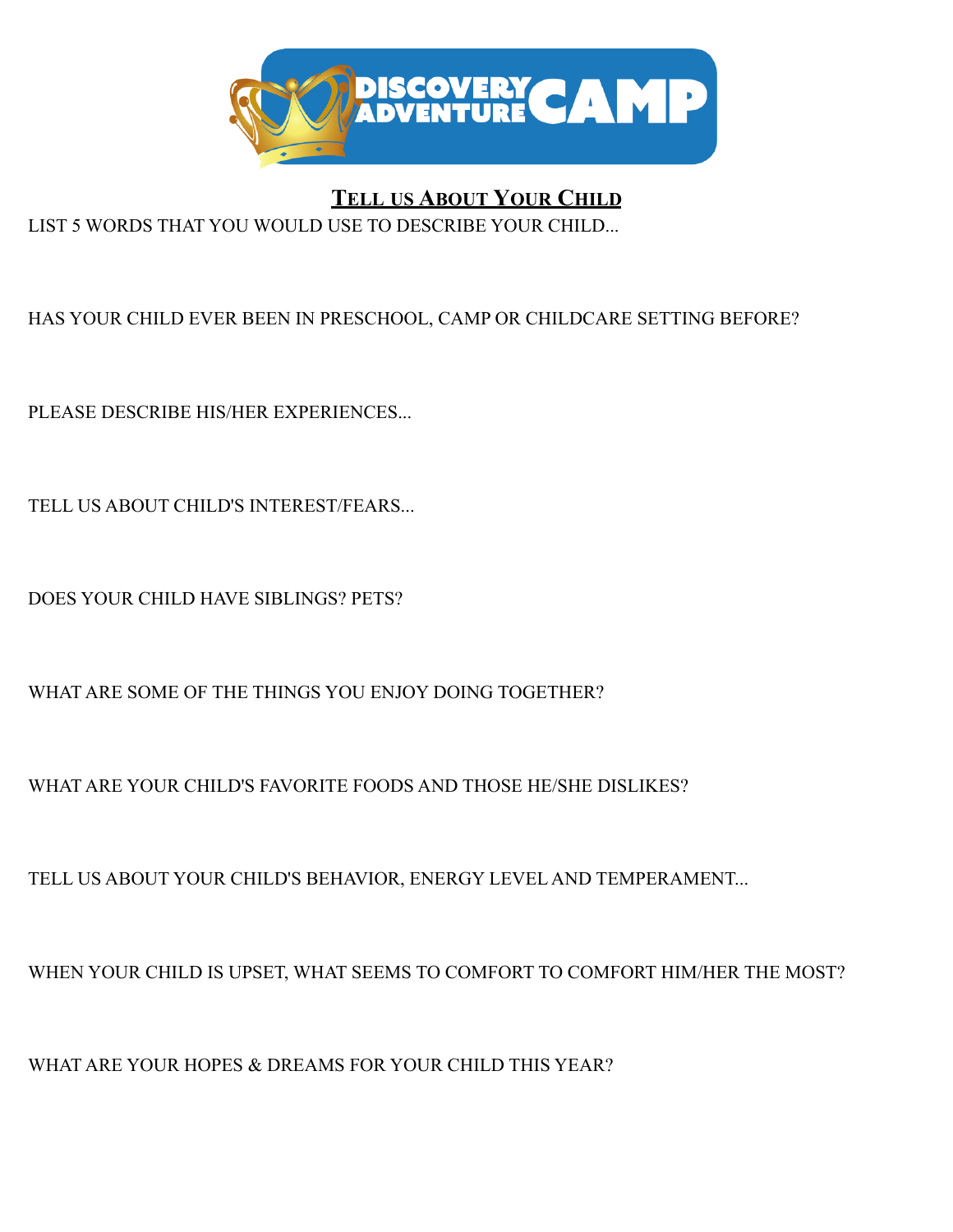

# **M E N I**

*MONDAY*

*YOGURT PARFAITS WITH GRANOLA, FRUIT AND VEGGIES* [VANILLA OR FLAVORED YOGURT W/ CHOICE OF CEREAL, GRANOLA, BERRIES, MAPLE SYRUP, ECT.]

# *TUESDAY*

*HOTDOGS, WITH FRUIT & VEGGIES* [ BUN OR NO BUN, KETCHUP, MUSTARD, RELISH, ECT.]

# *WEDNESDAY*

# *ASSORTED SANDWICHES, FRUIT AND VEGGIES*

[CHOICE OF MEAT AND CHEESE, PEANUT BUTTER, JELLIES, NUTELLA, FLUFF, ECT.]

*THURSDAY*

# *NACHOS WITH ASSORTED TOPPINGS & VEGGIES*

[TORTILLA CHIPS WITH CHOICE OF CHEESE, BEEF, BEAN, SALSA, SOUR CREAM, GUAC, ECT.]

# *FRIDAY*

*PIZZA, SALAD, & FRUIT* [CHOICE OF CHEESE OR PEPPERONI]

**A.M & P.M. Snacks will be at least two of the following:**  Fresh/Dried fruit, Hummus, Yogurt, Cheese, Crackers, Granola, Muffins, Cereal Bar, and/or Granola bars

 Milk is offered at lunch Water is served at snack & offered throughout the day *MENU IS SUBJECT TO CHANGE*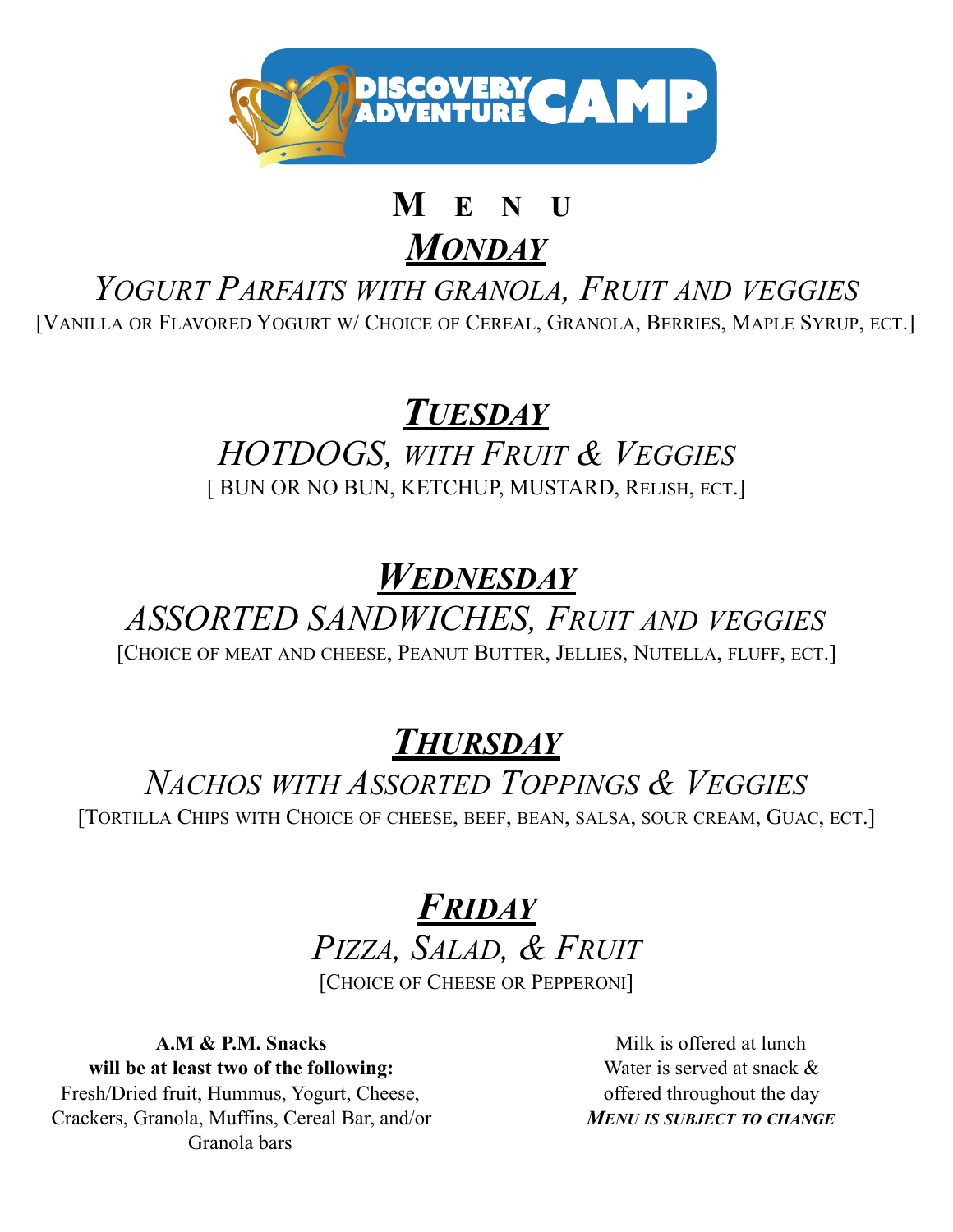

# **DISCOVERY ADVENTURE CAMP WEEKLY THEMES**

**CHILD'S NAME:***\_\_\_\_\_\_\_\_\_\_\_\_\_\_\_\_\_\_\_\_\_\_\_\_\_\_\_\_\_\_\_\_\_\_\_\_\_\_\_\_\_\_\_\_\_\_\_\_\_\_\_\_*

| PLEASE CIRCLE THE WEEK(S) YOUR CHILD WILL BE ATTENDING: |               |  |
|---------------------------------------------------------|---------------|--|
| June 13 - 17 - Barnyard.                                | M/T/W/Th/F    |  |
| $JUNE$ 20 - 24 – SUPERHEROES                            | M/T/W/TH/F    |  |
| $JUNE$ 27 - $JULT$ $I-MAKE$ - $A$ - Mess.               | $M/T/W/T_H/F$ |  |
| $JULY$ 6 - 8 – CIRCUS                                   | $M/T/W/T_H/F$ |  |
| $JULY$ 11 - 15 - DISNEY                                 | M/T/W/TH/F    |  |
| <b>JULY 18 - 22 - CHRISTMAS IN JULY.</b>                | M/T/W/TH/F    |  |
| $JULY$ 25 - 29 — Space                                  | M/T/W/Th/F    |  |
| $A \cup G$ $1 - 5 -$ DINOSAURS & DRAGONS M/T/W/TH/F     |               |  |
| AUG 8-12-BUGS & BUTTERFLIES M / T / W / TH / F          |               |  |
| AUG 15 - 19 - Pirates & Mermaids $M / T / W / T$ H / F  |               |  |
| $A$ UG 22 - 26 - HAWAIIAN LUAU. $M/T/W/T_H/F$           |               |  |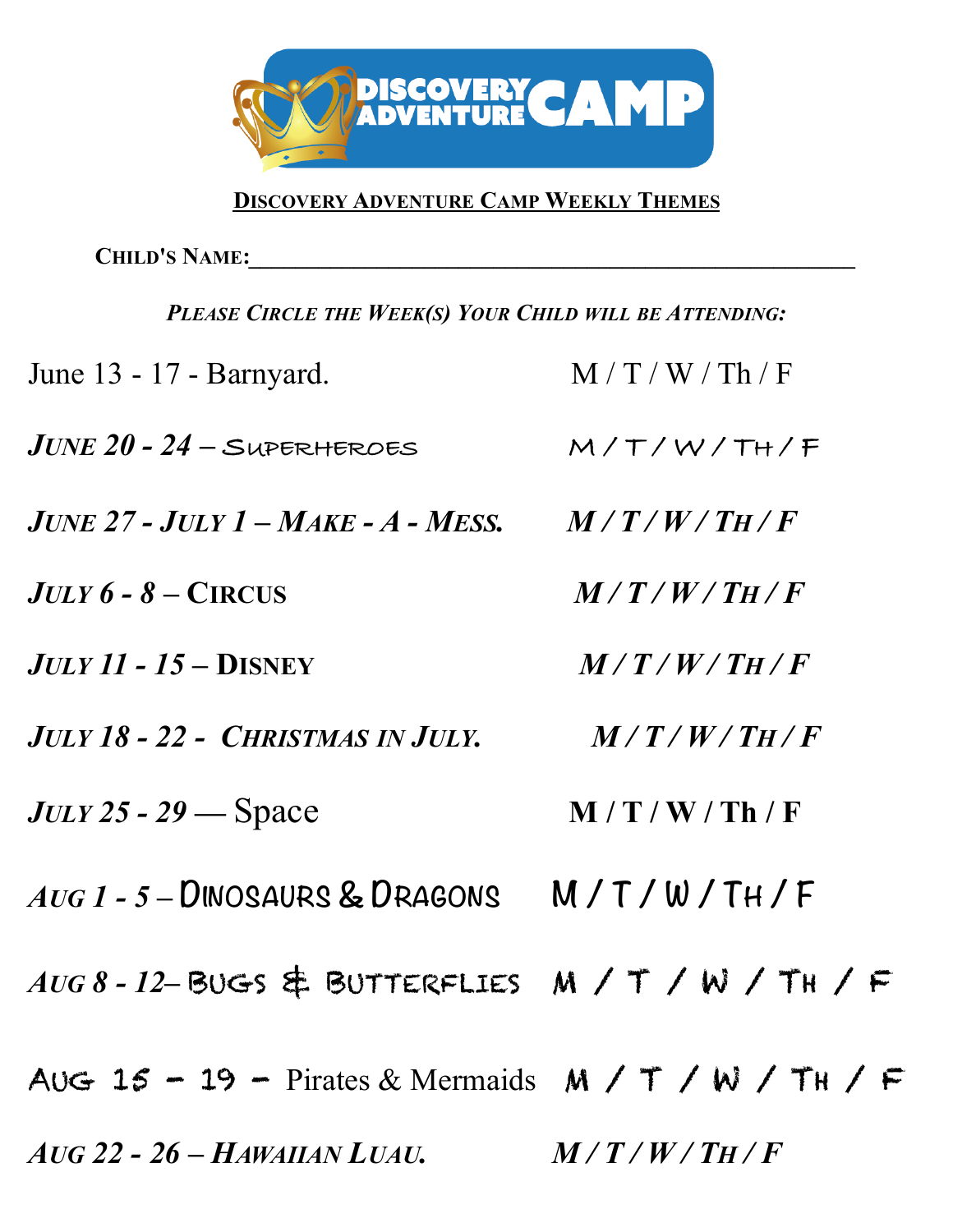

# **DISCOVERY ADVENTURE CAMP FINANCIAL CONTRACT**

Child's Name: Start Date:

No one day options 2 Day Option: \$155 / week 3 Day Option: \$230 / week 4 Day Option: \$305 / Week 5 Day Option: \$360 / week (4 + weeks \$330.00 / week

# **Aftercare is available 3:30-5:30: \$18.00 / day**

- − **A \$100 non-refundable deposit is required by or at the time of admission**
- − In the event of an emergency or extreme weather conditions, the Balancing Act may close for the safety of the children and staff. There are no refunds or make up days in such instances.
- − See handbook for other information regarding payments, refunds, and fees.

**Parent/Guardian** 

**Signature:\_\_\_\_\_\_\_\_\_\_\_\_\_\_\_\_\_\_\_\_\_\_\_\_\_\_\_\_\_\_\_\_\_\_\_\_\_\_\_\_\_\_\_\_\_\_\_\_Date:\_\_\_\_\_\_\_\_\_\_\_\_\_\_\_\_\_** 

Best Way to Contact Parent (Telephone Number/Email):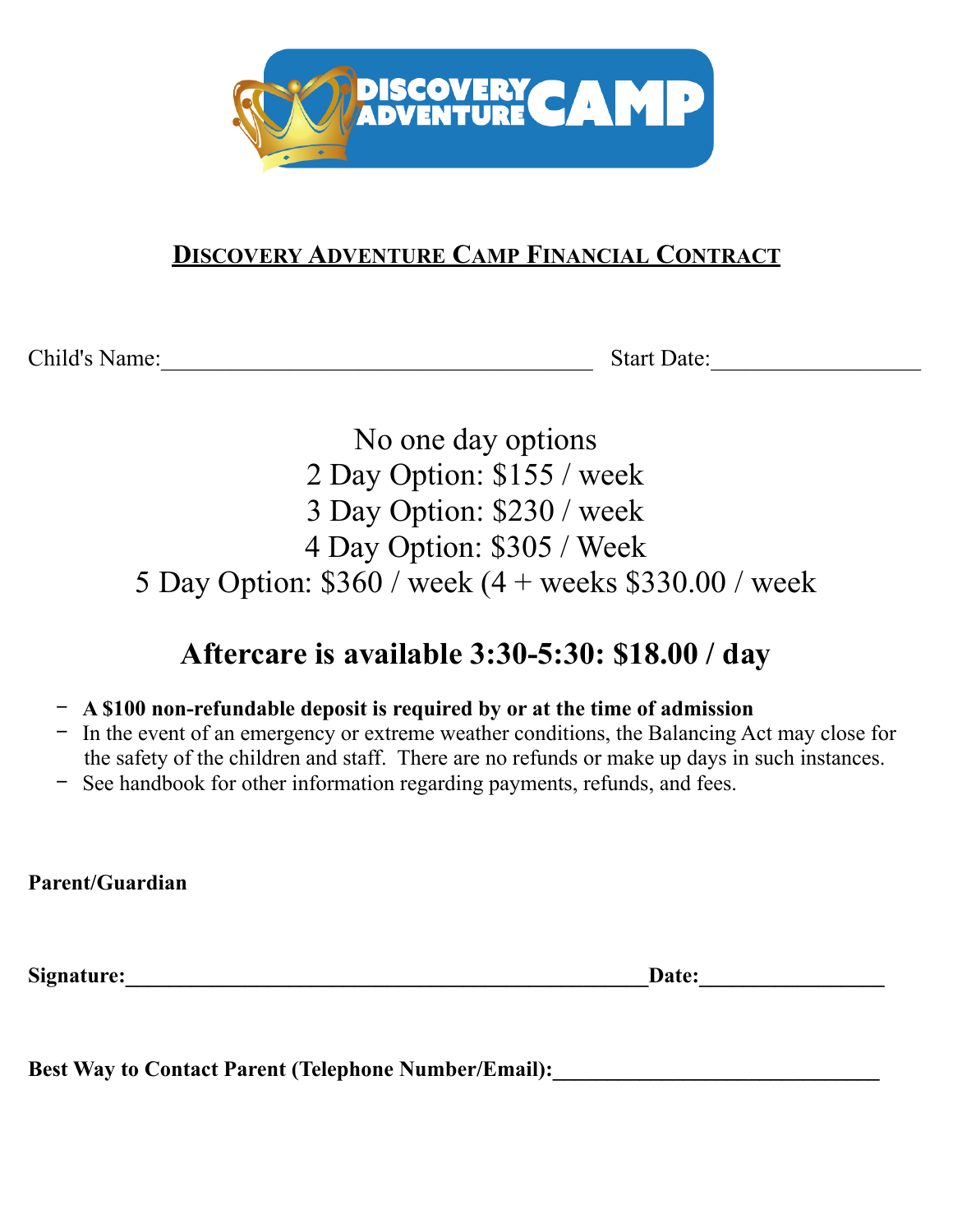## **PICK-UP/DROP-OFF PROCEDURES FOR NEW AND RETURNING FAMILIES**

### • **Families must submit their tentative pick-up/drop-off schedule ahead of time.**

- o Notify the center immediately of any changes.
- o This helps us stagger pick-up/drop-off times and maintain social distancing.
- **Families must maintain social distancing while picking-up/dropping-off.** 
	- o Only one family is permitted at the entrance or in the lobby at any one time.
	- o If waiting behind another family, maintain a 6-foot distance in on sidewalk at our entrance. If the sidewalk looks full, please wait in the vehicle until a slot becomes available.
- **Only one pick-up/drop-off person should accompany the child to the front door**

## **AT DROP-OFF: A staff member will greet you at the front door.**

- o Only children and assigned staff are permitted in the classrooms.
- o ABSOLUTELY NO parents/caregivers will be permitted in the building at the preschool entrance. If you need to come into the building to make a payment, please use the other entrance (Please expect waiting lines.)
- o If you have any drop-off rituals, talk about how those will be different, and ask for suggestions from your child.
- o Use the drive to school/sidewalk slot as your "goodbye time."
- o Make sure they understand that you will be staying outside, and that a teacher will be bringing them to their designated area.
- o The staff member will explain the screening procedures and ask a few questions.

## **AT PICK-UP: A staff member will greet you at the front door.**

- **The staff member will gather child(ren) and belongings in the building needed** 
	- o Please wait outside until child(ren) and staff gather belonging and retreat back outside.
- **Explain the Pick-up/Drop-off procedures to the child ahead of time.**

### **PROPER USE OF PERSONAL PROTECTIVE EQUIPMENT (PPE)**

- CDC recommends masking in settings where other physical distancing measures are difficult to maintain, especially in areas of significant community-based transmission. Adults doing drop-off/pick-up are required to wear a mask.
- Cleaning staff will be wearing disposable gloves for all tasks in the cleaning process, including handling trash if possible.
- Staff performing health checks need to be gloved, masked, and when needed, a face shield will be provided.
- Cleaning staff and other staff in the program will clean hands often, including immediately after removing gloves and after contact with a person, by washing hands with soap and water for 20 seconds. If soap and water are not available and hands are not visibly dirty, an alcohol-based hand sanitizer that contains at least 60% alcohol may be used. However, if hands are visibly dirty, always wash hands with soap and water.
	- o We will follow normal preventive actions while at work and home, including cleaning hands and avoiding touching eyes, nose, or mouth with unwashed hands.
	- o Additional key times to clean hands include:
		- **EXECT:** After blowing one's nose, coughing, or sneezing
		- After using the restroom
		- **EXECTE:** Before eating or preparing food
		- Before and after providing routine care for another person who needs assistance (e.g., a child).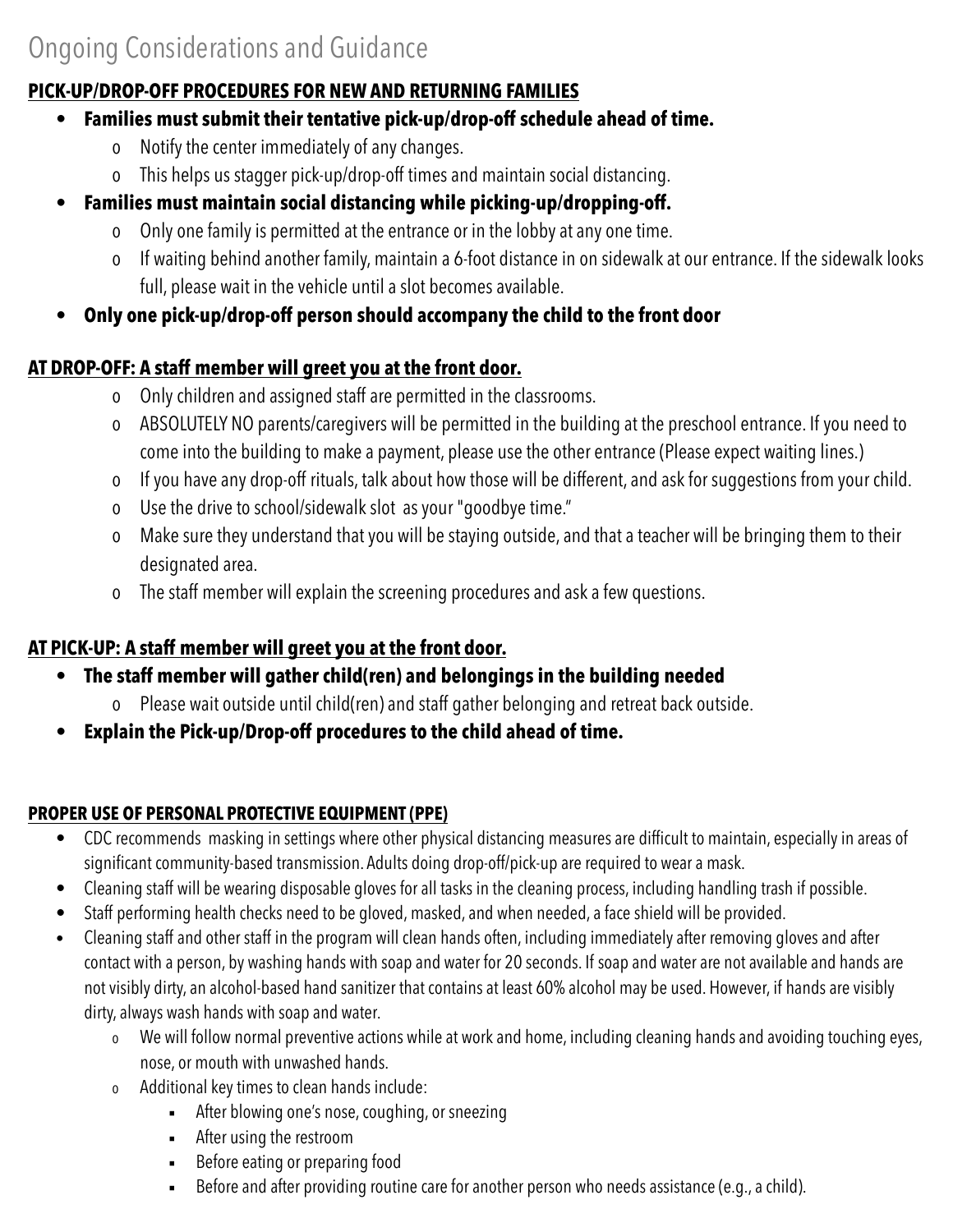#### **SAFETY PRECAUTIONS WHILE IN CARE WITH CHILDREN**

*Teach children and staff to:* 

- Cough or sneeze into a tissue. Throw away the tissue after they use it and wash hands.
- Avoid touching their eyes, nose, or mouth.
- Wash their hands frequently and for at least 20 seconds with soap and water, especially after going to the bathroom, before eating, and after blowing your nose, coughing, or sneezing. If soap and water are not readily available, use an alcohol-based hand sanitizer with at least 60 % alcohol. Always wash hands with soap and water if your hands are visibly dirty.

#### **INDOOR PLAY**

We will incorporate social distancing within groups when inside when possible, minimizing the amount of time children are in close contact with each other and incorporate the following:

- Limit the number of children in each program space to Governors current recommendation.
- Increased distance between children during table work when indoors as well as planning activities that do not require close physical contact between multiple children.
- Limit item sharing, and if items are being shared, remind children not to touch their faces and wash their hands after using these items.
- Minimize time standing in lines for bathrooms, outside, gym, etc.
- Adjust the HVAC system to allow for more fresh air to enter the program space.

#### **OUTSIDE PLAY, WATER PLAY, & SUNSCREEN**

We will incorporate social distancing within groups when outside when possible, minimizing the amount of time children are in close contact with each other and incorporate the following:

- Incorporate additional outside time.
- Water play will be limited to sprinklers
- Please sunscreen your child before dropping off every morning.

#### **MEALS AND SNACKS**

- Child and Adult Care Food Program (CACFP) guidelines will be followed for preparing and serving meals and snacks.
- Family style serving will be avoided. The adults will prepare each child's plate using gloves.
- Eating outside at all meal times and snack times when weather permits.

#### **EMERGENCY PLANS**

- Plans are in place to notify families in case of injury or disaster.
- Plans are in place to care for children in case of a child's or an adult's injury.
- Plans are in place in case of fire or other disaster, including flood, intrusion, or terrorism.
- There is at least one alternate exit in case of fire.

#### **RESOURCES**

Here are resources we will use to speak with children about the virus:

- Talking to Children About COVID-19 (Coronavirus) A Parent Resource.
- CDC Guidance for talking with children
- Everything you need to know about COVID in